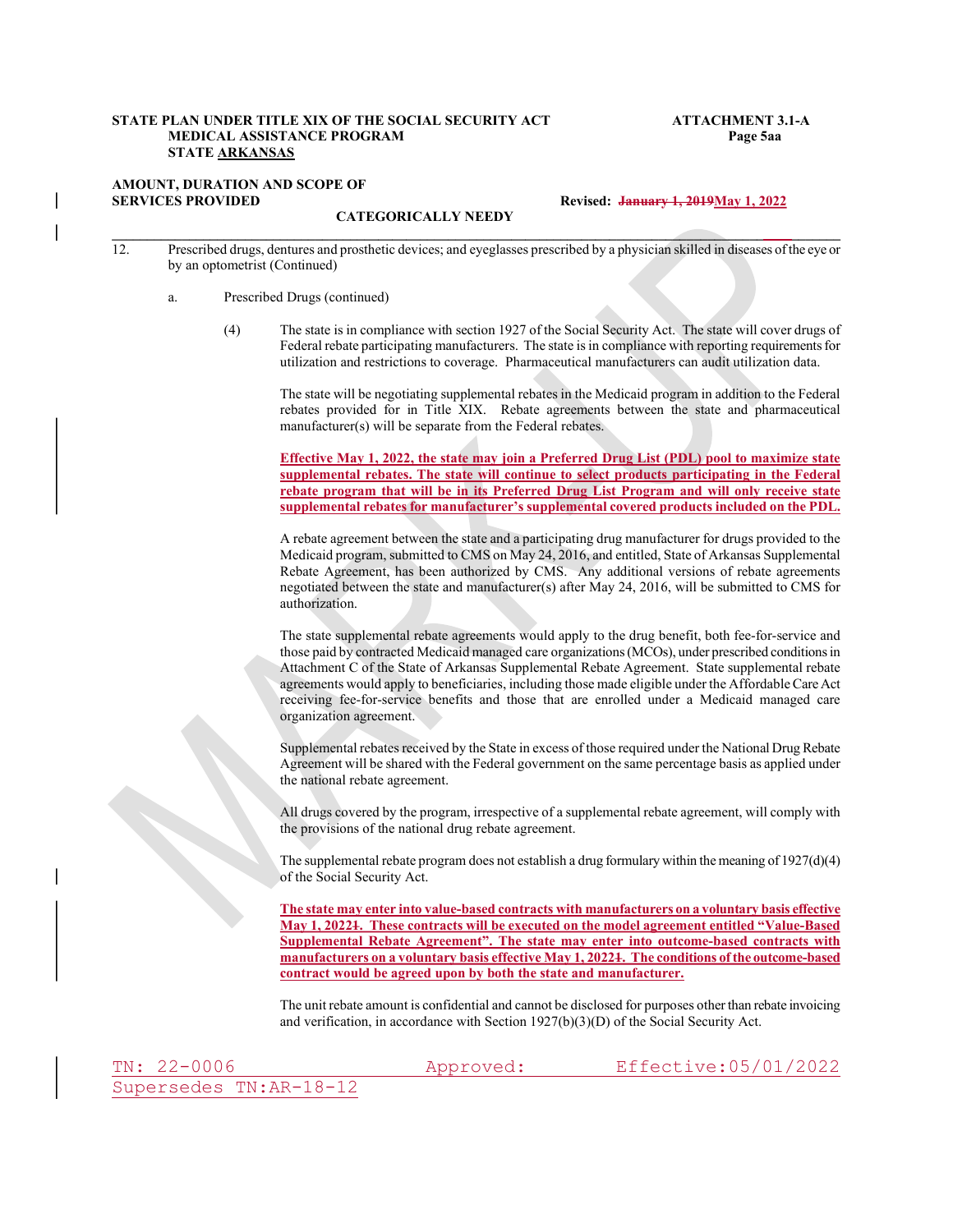(5) Pursuant to 42 U.S.C. Section 1396r-8 the state is establishing a preferred drug list with prior authorization for drugs not included on the preferred drug list. Prior authorization will be provided within a 24-hour tu authorization for drugs not included on the preferred drug list. Prior authorization will be provided within a 24-hour turn-around from receipt of request and a 72-hour supply of drugs in emergency situations.

Supersedes TN:AR-18-12

TN: 22-0006 Approved: Effective:05/01/2022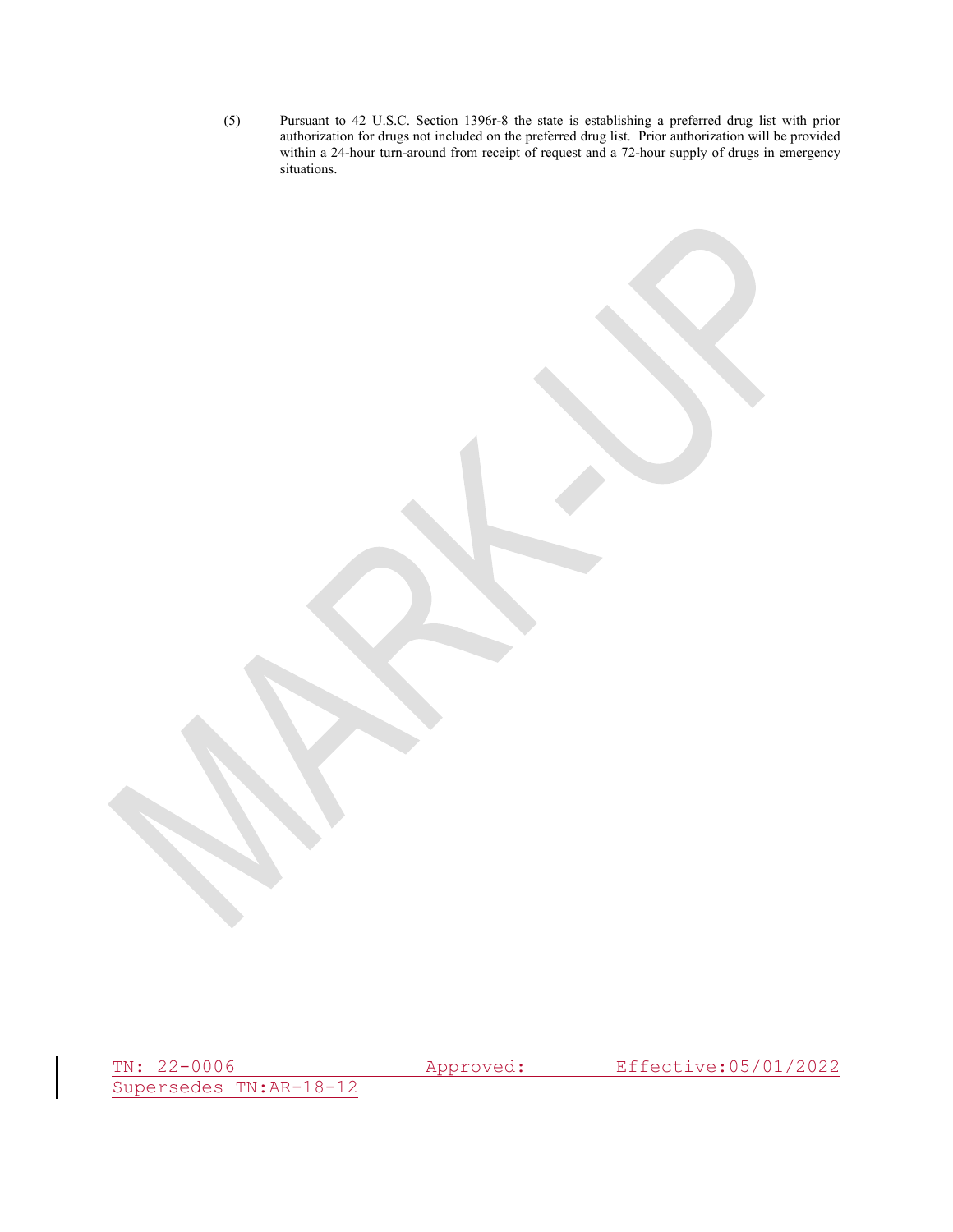## STATE PLAN UNDER TITLE XIX OF THE SOCIAL SECURITY ACT ATTACHMENT 3.1-B MEDICAL ASSISTANCE PROGRAM Page 4h STATE ARKANSAS

# AMOUNT, DURATION AND SCOPE OF SERVICES PROVIDED Revised: January May 1, 20192022

MEDICALLY NEEDY

 $\mathcal{L}_\mathcal{L} = \mathcal{L}_\mathcal{L} = \mathcal{L}_\mathcal{L} = \mathcal{L}_\mathcal{L} = \mathcal{L}_\mathcal{L} = \mathcal{L}_\mathcal{L} = \mathcal{L}_\mathcal{L} = \mathcal{L}_\mathcal{L} = \mathcal{L}_\mathcal{L} = \mathcal{L}_\mathcal{L} = \mathcal{L}_\mathcal{L} = \mathcal{L}_\mathcal{L} = \mathcal{L}_\mathcal{L} = \mathcal{L}_\mathcal{L} = \mathcal{L}_\mathcal{L} = \mathcal{L}_\mathcal{L} = \mathcal{L}_\mathcal{L}$ 

- 12. **Prescribed drugs, dentures and prosthetic devices; and eyeglasses prescribed by a physician skilled in diseases of the eye or by and prosthetic devices; and eyeglasses prescribed by a physician skilled in diseases of** optometrist (Continued)
	- a. Prescribed Drugs (continued)
		- (4) The state is in compliance with section 1927 of the Social Security Act. The state will cover drugs of Federal rebate participating manufacturers. The state is in compliance with reporting requirements for utilization and restrictions to coverage. Pharmaceutical manufacturers can audit utilization data.

The state will be negotiating supplemental rebates in the Medicaid program in addition to the Federal rebates provided for in Title XIX. Rebate agreements between the state and pharmaceutical manufacturer(s) will be separate from the Federal rebates.

Effective 5/1/2022, the state may join a Preferred Drug List (PDL) pool to maximize state supplemental rebates. The state will continue to select products participating in the Federal rebate program that will be in its Preferred Drug List Program and will only receive state supplemental rebates for manufacturer's supplemental covered products included on the PDL.

A rebate agreement between the state and a participating drug manufacturer for drugs provided to the Medicaid program, submitted to CMS on May 24, 2016, and entitled, State of Arkansas Supplemental Rebate Agreement, has been authorized by CMS. Any additional versions of rebate agreements negotiated between the state and manufacturer(s) after May 24, 2016, will be submitted to CMS for authorization.

The state supplemental rebate agreements would apply to the drug benefit, both fee-for-service and those paid by contracted Medicaid managed care organizations (MCOs), under prescribed conditions in Attachment C of the State of Arkansas Supplemental Rebate Agreement. State supplemental rebate agreements would apply to beneficiaries, including those made eligible under the Affordable Care Act receiving fee-for-service benefits and those that are enrolled under a Medicaid managed care organization agreement.

Supplemental rebates received by the State in excess of those required under the National Drug Rebate Agreement will be shared with the Federal government on the same percentage basis as applied under the national rebate agreement.

All drugs covered by the program, irrespective of a supplemental rebate agreement, will comply with the provisions of the national drug rebate agreement.

The supplemental rebate program does not establish a drug formulary within the meaning of  $1927(d)(4)$  of the Social Security Act.

The state may enter into value-based contracts with manufacturers on a voluntary basis effective May 1, 2022. These contracts will be executed on the model agreement entitled "Value-Based Supplemental Rebate Agreement". The state may enter into outcome-based contracts with manufacturers on a voluntary basis effective May 1, 2022. The conditions of the outcome-based contract would be agreed upon by both the state and manufacturer.

Supersedes TN:AR-18-12

TN: 22-0006 Approved: Effective:05/01/2022